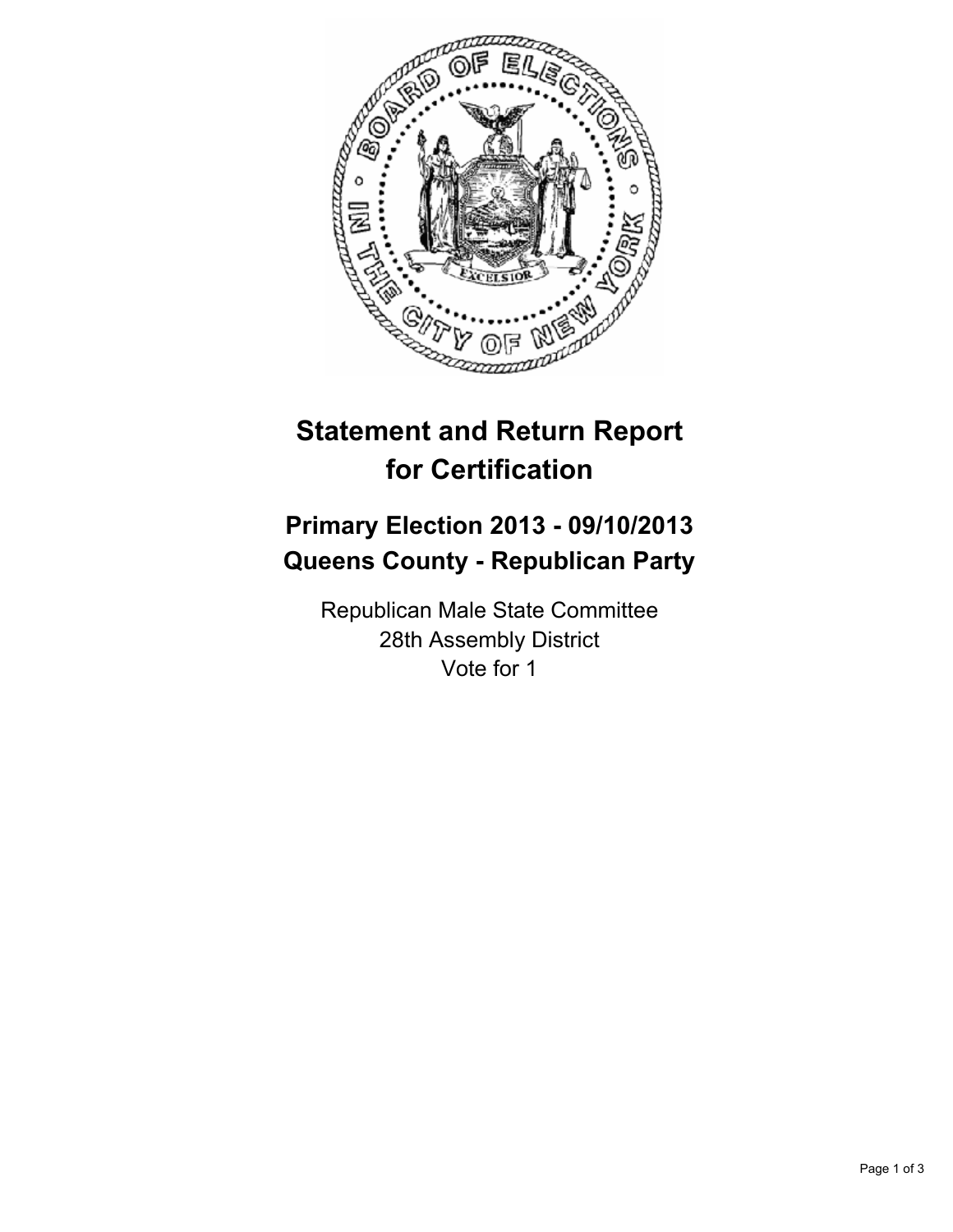

## **Assembly District 28**

| <b>Total Votes</b>      | 1,555    |
|-------------------------|----------|
|                         |          |
| <b>JUAN D. REYES</b>    | 706      |
| <b>BART J. HAGGERTY</b> | 849      |
| AFFIDAVIT               | 13       |
| SPECIAL PRESIDENTIAL    | 0        |
| <b>FEDERAL</b>          | $\Omega$ |
| ABSENTEE/MILITARY       | 85       |
| <b>EMERGENCY</b>        | 10       |